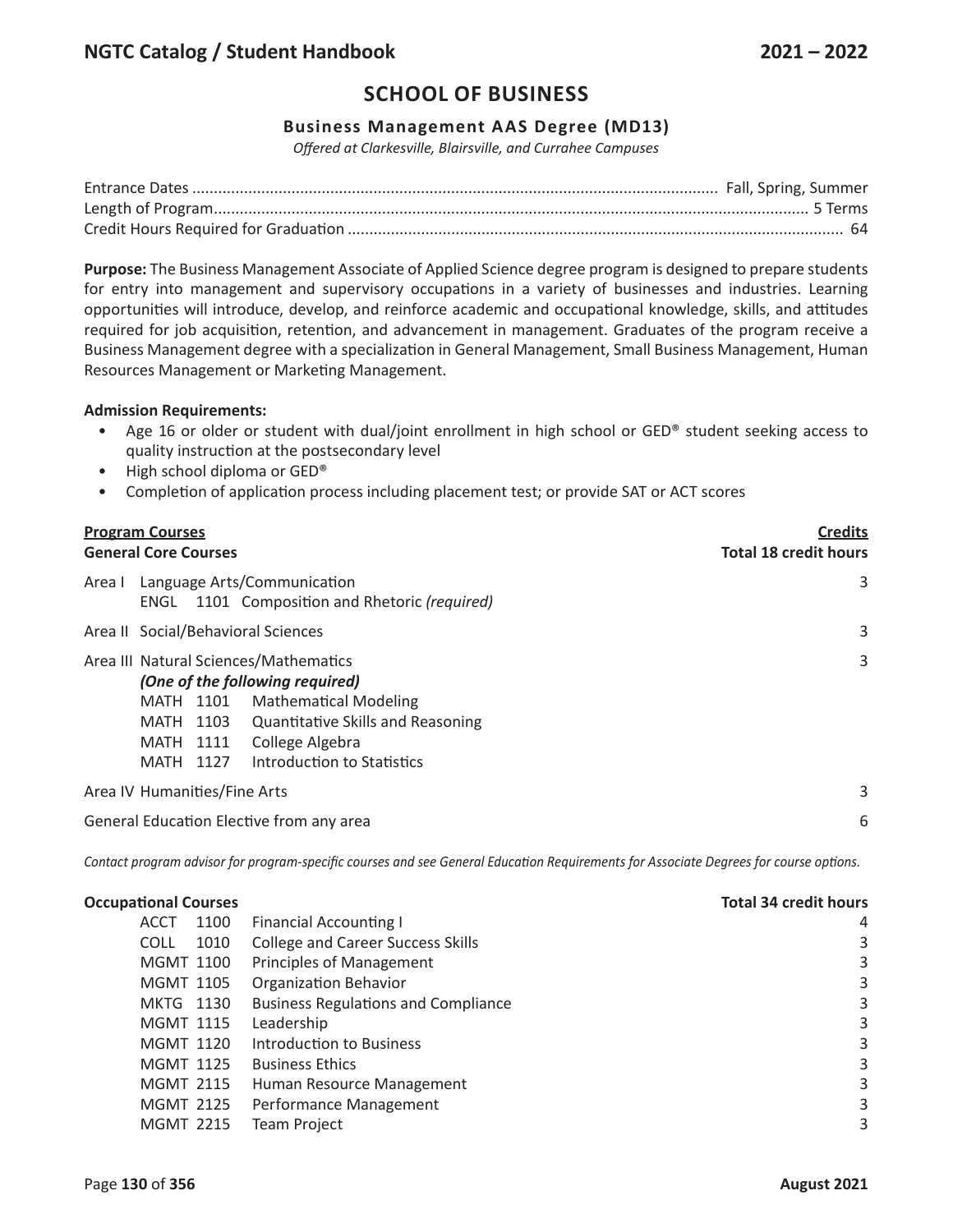## *Select one of the following specializations:*

| <b>Human Resources</b>           |                                          | <b>Total 12 credit hours</b> |
|----------------------------------|------------------------------------------|------------------------------|
| <b>MGMT 2120</b>                 | Labor Management Relations               | 3                            |
| <b>MGMT 2130</b>                 | <b>Employee Training and Development</b> | 3                            |
| <b>MGMT 2210</b>                 | <b>Project Management</b>                | 3                            |
| <b>MGMT 2220</b>                 | Management Occupation-Based Instructions | 3                            |
| <b>OR</b>                        |                                          |                              |
| <b>Guided Elective</b>           |                                          | (3)                          |
| <b>Small Business</b>            |                                          | <b>Total 12 credit hours</b> |
| <b>MGMT 2140</b>                 | <b>Retail Management</b>                 | 3                            |
| <b>MGMT 2145</b>                 | <b>Business Plan Development</b>         | 3                            |
| <b>MGMT 2150</b>                 | <b>Small Business Management</b>         | 3                            |
| <b>Guided Elective</b>           |                                          | (3)                          |
| <b>Marketing</b>                 |                                          | <b>Total 12 credit hours</b> |
| <b>MKTG</b><br>1100              | <b>Principles of Marketing</b>           | 3                            |
| MKTG<br>1190                     | Integrated Marketing Communications      | 3                            |
| MKTG<br>2500                     | <b>Exploring Social Media</b>            | 3                            |
| <b>Guided Marketing Elective</b> |                                          | (3)                          |
| <b>General Management</b>        |                                          | <b>Total 12 credit hours</b> |
| <b>Guided Electives</b>          |                                          | 12                           |

Estimated cost of books and supplies for full program is approximately \$1,150.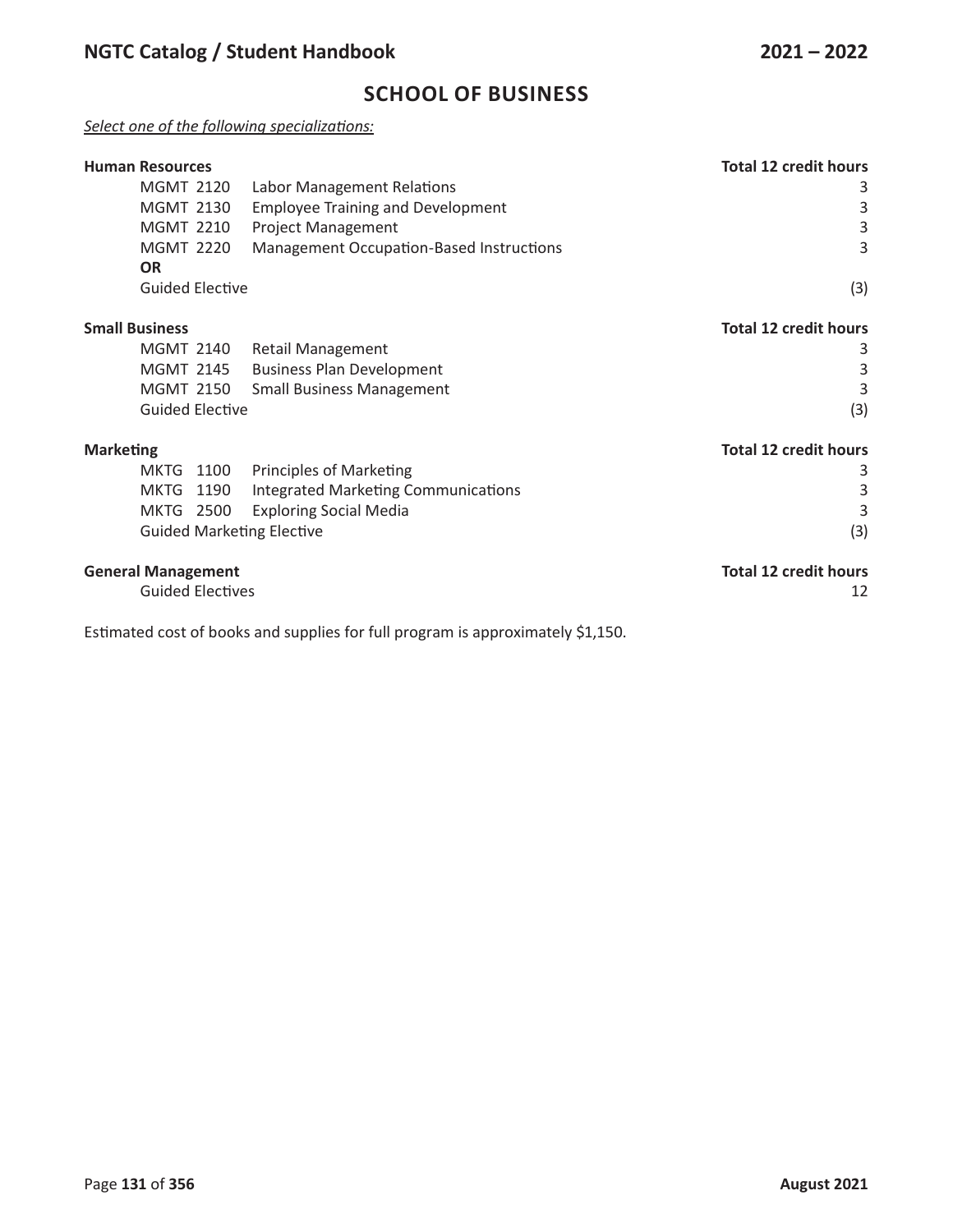## **Business Management Diploma (MD12)**

*Offered at Clarkesville, Blairsville, and Currahee Campuses*

**Purpose:** The Business Management diploma program is designed to prepare students for entry into management positions in a variety of businesses and industries. Learning opportunities will introduce, develop, and reinforce academic and occupational knowledge, skills, and attitudes required for job acquisition, retention, and advancement in management.

### **Admission Requirements:**

- Age 16 or older or student with dual/joint enrollment in high school or GED® student seeking access to quality instruction at the postsecondary level
- High school diploma or GED®
- Completion of application process including placement test; or provide SAT or ACT scores

#### **Program Courses Credits**

| <b>Basic Skills Courses</b> |      |                                   | <b>Total 12 credit hours</b> |
|-----------------------------|------|-----------------------------------|------------------------------|
| <b>COLL</b>                 | 1010 | College and Career Success Skills |                              |
| ENGL                        | 1010 | <b>Fundamentals of English I</b>  | 3                            |
| MATH 1012                   |      | <b>Foundations of Mathematics</b> | 3                            |
| <b>PSYC</b>                 | 1010 | <b>Basic Psychology</b>           |                              |
|                             |      |                                   |                              |

### **Occupational Courses Total 31 credit hours**

| <b>ACCT</b>      | 1100 | <b>Financial Accounting I</b>              | 4 |
|------------------|------|--------------------------------------------|---|
| <b>MGMT 1100</b> |      | Principles of Management                   | 3 |
| <b>MGMT 1105</b> |      | <b>Organizational Behavior</b>             | 3 |
| <b>MGMT 1115</b> |      | Leadership                                 | 3 |
| <b>MGMT 1120</b> |      | Introduction to Business                   | 3 |
| <b>MGMT 1125</b> |      | <b>Business Ethics</b>                     | 3 |
| <b>MGMT 2115</b> |      | Human Resources Management                 | 3 |
| <b>MGMT 2125</b> |      | Performance Management                     | 3 |
| <b>MGMT 2215</b> |      | <b>Team Project</b>                        | 3 |
| MKTG 1130        |      | <b>Business Regulations and Compliance</b> | 3 |
|                  |      |                                            |   |

Estimated cost of books and supplies for full program is approximately \$1,000.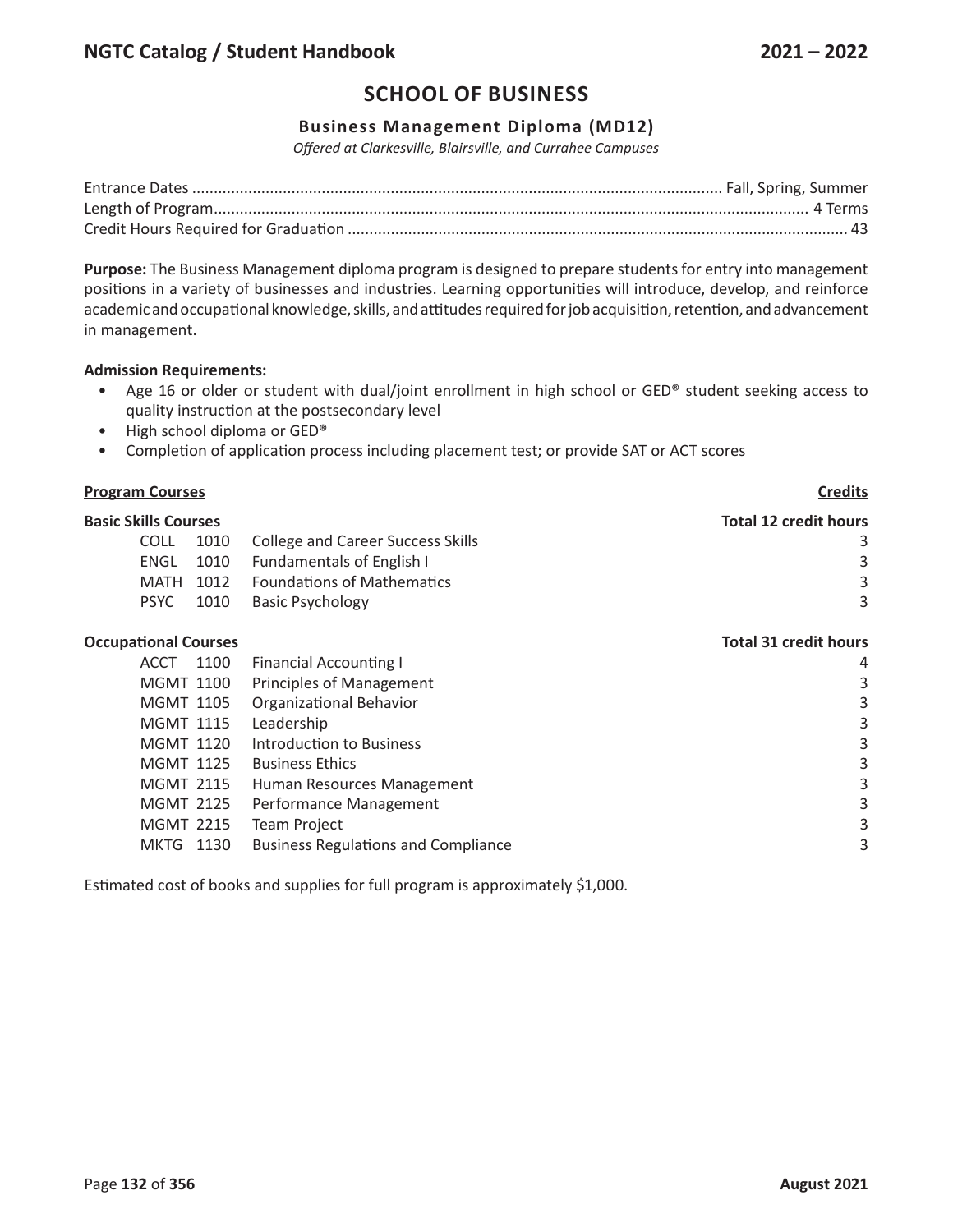### **Human Resource Management Specialist Certificate (HRM1)**

*Offered at Clarkesville, Blairsville, and Currahee Campuses*

**Purpose:** The Human Resource Management Specialist certificate program prepares individuals to perform human resource functions in the HR Department in most companies. Learning opportunities will introduce, develop and reinforce student's knowledge, skills and attitudes required for job acquisition, retention and advancement in management.

#### **Admission Requirements:**

- Age 16 or older or student with dual/joint enrollment in high school or GED® student seeking access to quality instruction at the postsecondary level
- High school diploma or GED®
- Completion of application process including placement test; or provide SAT or ACT scores

#### **Program Courses Credits**

|                                               | ------- |
|-----------------------------------------------|---------|
| MGMT 1100 Principles of Management            | 3       |
| MGMT 1105 Organizational Behavior             | 3       |
| MGMT 2115 Human Resource Management           | 3       |
| MGMT 2125 Performance Management              | 3       |
| MGMT 2130 Employee Training and Development   | 3       |
| MKTG 1130 Business Regulations and Compliance | 3       |
|                                               |         |

Estimated cost of books and supplies for full program is approximately \$350.

### **Management and Leadership Specialist Certificate (MAL1)**

*Offered at Clarkesville, Blairsville, and Currahee Campuses*

**Purpose:** The Management and Leadership Specialist certificate program prepares individuals to become supervisors and leaders in business, commercial or manufacturing facilities. Learning opportunities will introduce, develop and reinforce student's knowledge, skills and attitudes required for job acquisition, retention and advancement in management.

#### **Admission Requirements:**

- Age 16 or older or student with dual/joint enrollment in high school or GED® student seeking access to quality instruction at the postsecondary level
- High school diploma or GED®
- Completion of application process including placement test; or provide SAT or ACT scores

| <b>Program Courses</b> |                                            | <b>Credits</b> |  |
|------------------------|--------------------------------------------|----------------|--|
| 1010<br><b>COLL</b>    | <b>College and Career Success Skills</b>   | 3              |  |
|                        | MGMT 1100 Principles of Management         | 3              |  |
| <b>MGMT 1115</b>       | Leadership                                 | 3              |  |
|                        | MGMT 2125 Performance Management           | 3              |  |
| MGMT 2130              | <b>Employee Training and Development</b>   | 3              |  |
| MKTG 1130              | <b>Business Regulations and Compliance</b> | 3              |  |
|                        |                                            |                |  |

Estimated cost of books and supplies for full program is approximately \$350.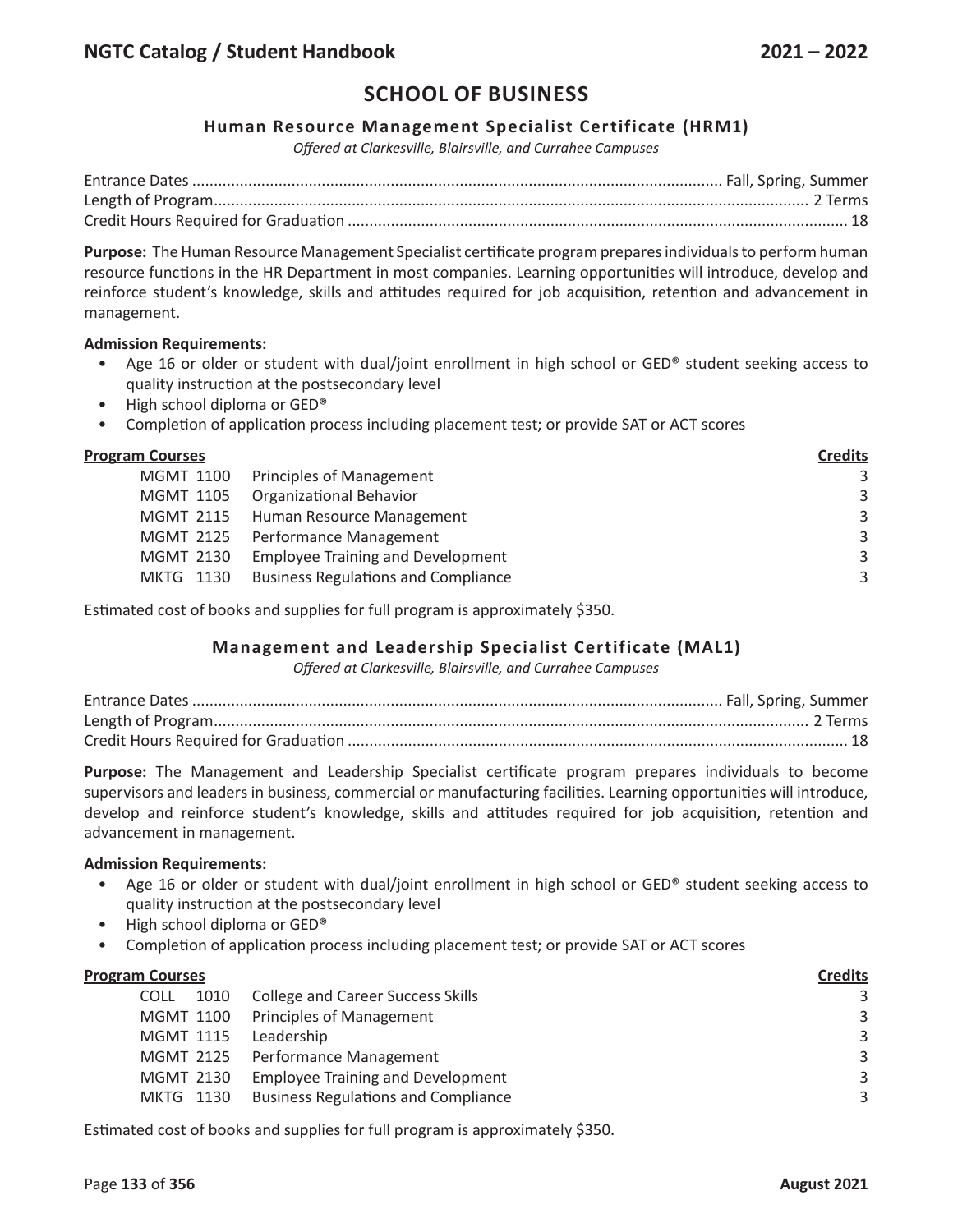## **Organizational Leadership Specialist Certificate (OLS1)**

*Offered at Clarkesville, Blairsville, and Currahee Campuses*

**Purpose:** The Organizational Leadership Specialist certificate program prepares individuals to become supervisors and leaders in business, commercial or manufacturing facilities, and enhances skills of existing managers. Learning opportunities will introduce, develop, and reinforce student's knowledge, skills, and attitudes for job acquisition, retention and advancement in management.

#### **Admission Requirements:**

- Age 16 or older or student with dual/joint enrollment in high school or GED® student seeking access to quality instruction at the postsecondary level
- High school diploma or GED®
- Completion of application process including placement test; or provide SAT or ACT scores

| <b>Credits</b>                                                                                                              |
|-----------------------------------------------------------------------------------------------------------------------------|
|                                                                                                                             |
| 3                                                                                                                           |
| 3                                                                                                                           |
| 3                                                                                                                           |
| MGMT 1100 Principles of Management<br>MGMT 1115 Leadership<br>MGMT 1125 Business Ethics<br>MGMT 2125 Performance Management |

Estimated cost of books and supplies for full program is approximately \$350.

## **Small Business Management Specialist Certificate (SB41)**

*Offered at Clarkesville, Blairsville, and Currahee Campuses*

**Purpose:** The Small Business Management Specialist certificate program prepares individuals to manage and direct day-to-day functions of a variety of small business. Learning opportunities will introduce, develop and reinforce student's knowledge, skills and attitudes required for job acquisition, retention and success in small business management.

#### **Admission Requirements:**

Age 16 or older or student with dual/joint enrollment in high school or GED® student seeking access to quality instruction at the postsecondary level

High school diploma or GED®

Completion of application process including placement test; or provide SAT or ACT scores

| <b>Program Courses</b> |                                            | <b>Credits</b> |
|------------------------|--------------------------------------------|----------------|
| <b>ACCT</b>            | 1100 Financial Accounting I                | 4              |
| 1010<br><b>COLL</b>    | <b>College and Career Success Skills</b>   | 3              |
|                        | MGMT 2125 Performance Management           | 3              |
|                        | MGMT 2140 Retail Management                | 3              |
|                        | MGMT 2150 Small Business Management        | 3              |
| MKTG 1130              | <b>Business Regulations and Compliance</b> | 3              |
|                        |                                            |                |

Estimated cost of books and supplies for full program is approximately \$350.